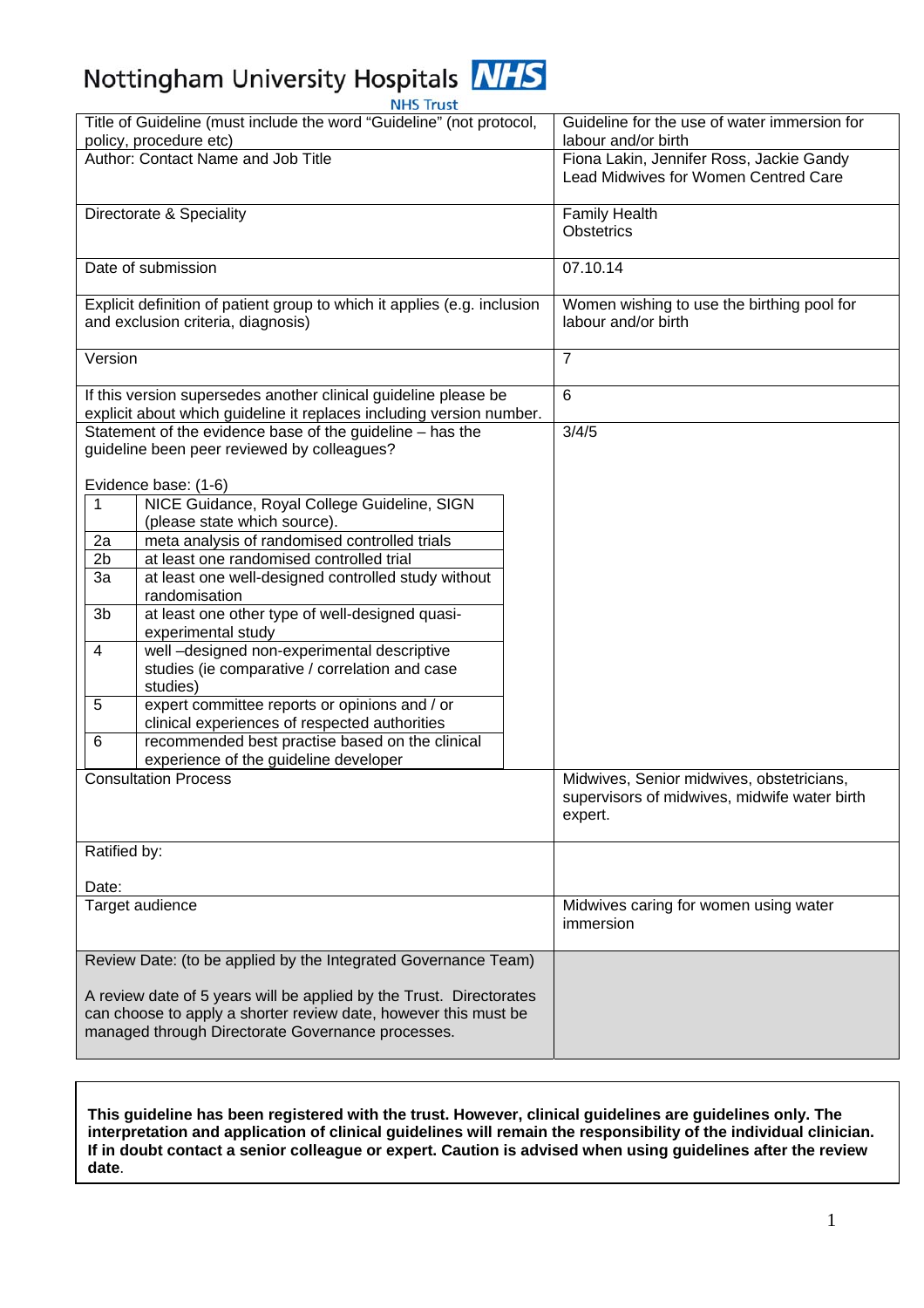# **Aim**

The aim of this guideline is to provide information on the use of water immersion for labour and/or birth.

## **Rationale**

The opportunity to labour in water is recommended for pain relief (NICE 2007, RCOG & RCM 2006, DoH 2004). Women should be informed that there is limited quantitative research evidence to either support or discourage giving birth in water, however, qualitative research is supportive of waterbirth. Both the Royal College of Obstetricians and Gynaecologists and the Royal College of Midwives support labouring in water for healthy women with uncomplicated pregnancies. All midwives should ensure that they are competent to care for a woman who wishes to labour and/or give birth in water and have a good understanding of the principles of this. They should make themselves aware of local guidelines, including cleaning of equipment.

## **Evidence**

Maternal and neonatal outcomes following water immersion for labour and birth have been assessed in many studies. Bodner (2003) found there were no adverse neonatal outcomes identified in the neonate between women who birthed in water compared to women who birthed conventionally. A Cochrane review undertaken by Cluett and Burns (2009) of 12 trials (3243 women) found that for the first stage of labour there was a significant reduction in the epidural/spinal analgesia/anaesthesia rate amongst women allocated to water immersion compared to birth on dry land. There was also a reduction in duration of the first stage of labour. There was no difference in assisted vaginal deliveries, caesarean sections, use of oxytocin infusions, perineal trauma or maternal infection. There were no differences for Apgar scores of less than seven at five minutes, neonatal unit admissions, or neonatal infection rates.

## **Criteria for Inclusion in low risk pregnancies**

Women who have had an uncomplicated singleton, pregnancy and are between 37 and 42 weeks gestation, with a cephalic presentation, and who have spontaneous onset of labour.

Women, who have Group B Streptococcus, should be allowed to use the pool, with a cannula insitu and antibiotics should be administered as per guideline. The woman should be encouraged to keep her cannulated hand out of the water; a glove may be used to aid this.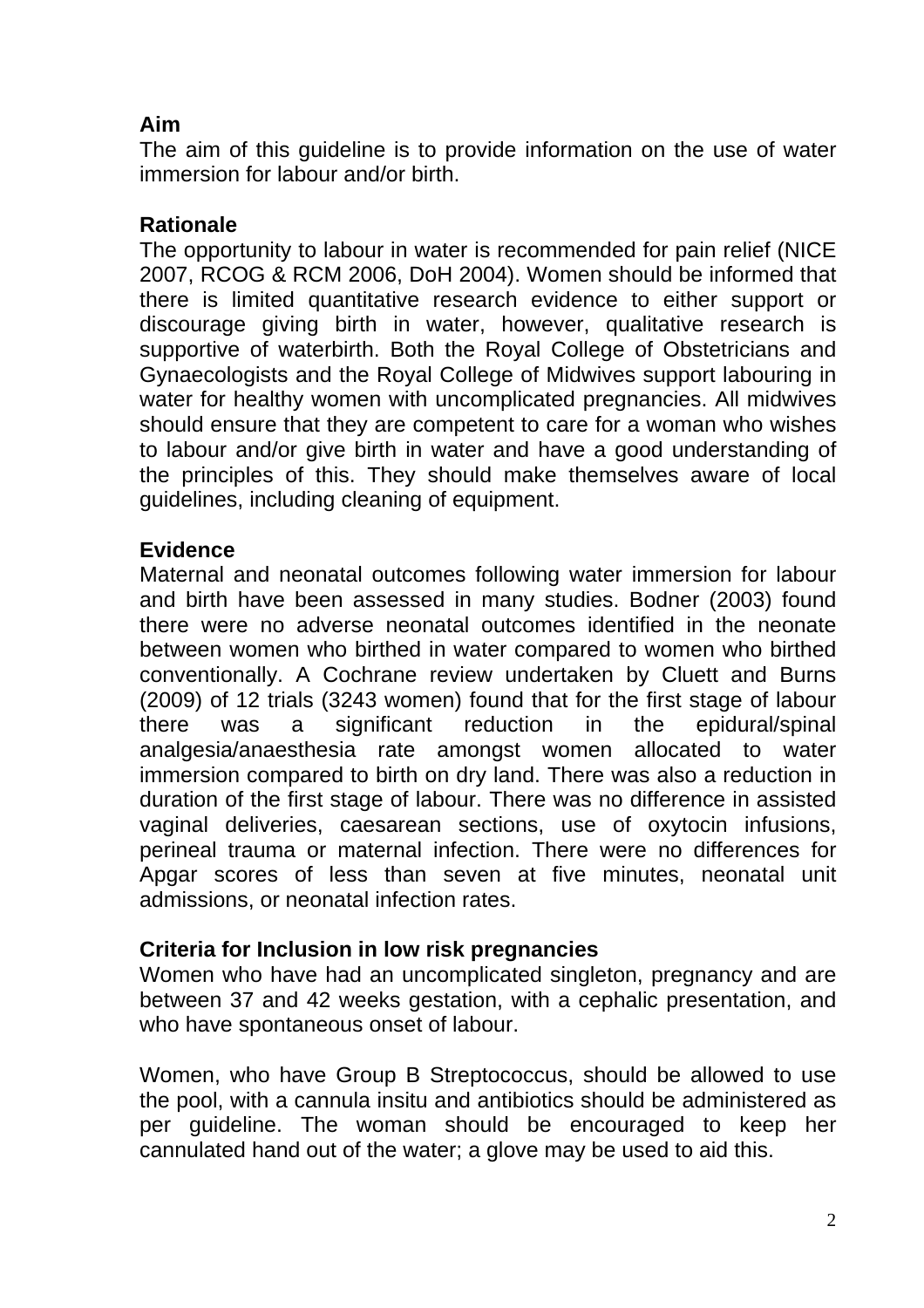Women should be physically able to get in and out of the pool. Therefore, body mass index should be considered (=/<35) in case emergency assisted evacuation of the woman from the pool is needed.

## **Criteria for inclusion in high risk pregnancies**

Any woman that does not meet the 'low risk' criteria and wishes to use the pool for labour and/or birth should be counselled by a midwife or obstetrician with knowledge of pool use. The salient points of the discussion should include risks and benefits along with a birth plan that should be recorded in the woman's hospital and handheld notes as well as on the Medway. This plan may include the use of telemetry monitoring.

Where a woman is under consultant led care and remains high risk in labour, but is able to use the pool, it should be clear that she remains under consultant care and at QMC campus should use the pool on the consultant led side of Labour Suite.

Water is a natural hypotensive, and therefore can be beneficial to women with essential hypertension. Maternal blood pressure should be monitored every 15mins for the first hour of water immersion, and thereafter should be monitored hourly (Garland 2011).

Women with mild pre-eclampsia may still use the pool in labour, but should be reviewed by the Obstetric registrar prior to immersion. Fetal monitoring should be carried out according to the usual guidance.

Women who have been induced, and who go into labour following administration of propess/prostin, and who fit the inclusion criteria may use water immersion, providing fetal and maternal monitoring are continued according to the NUH guidelines for Induction of Labour.

Women who have had ruptured membranes for more than 24 hours may use water immersion, alongside hourly maternal temperature monitoring

#### **Infection Control**

During home births, it is important that women do not labour and birth their babies in pools which have been pre-filled and kept warm. Pools with pumps to keep the water heated provide ideal growth conditions for legionella, and should therefore not be used. Women should fill their pools at the onset of their labour, using a domestic hot water system.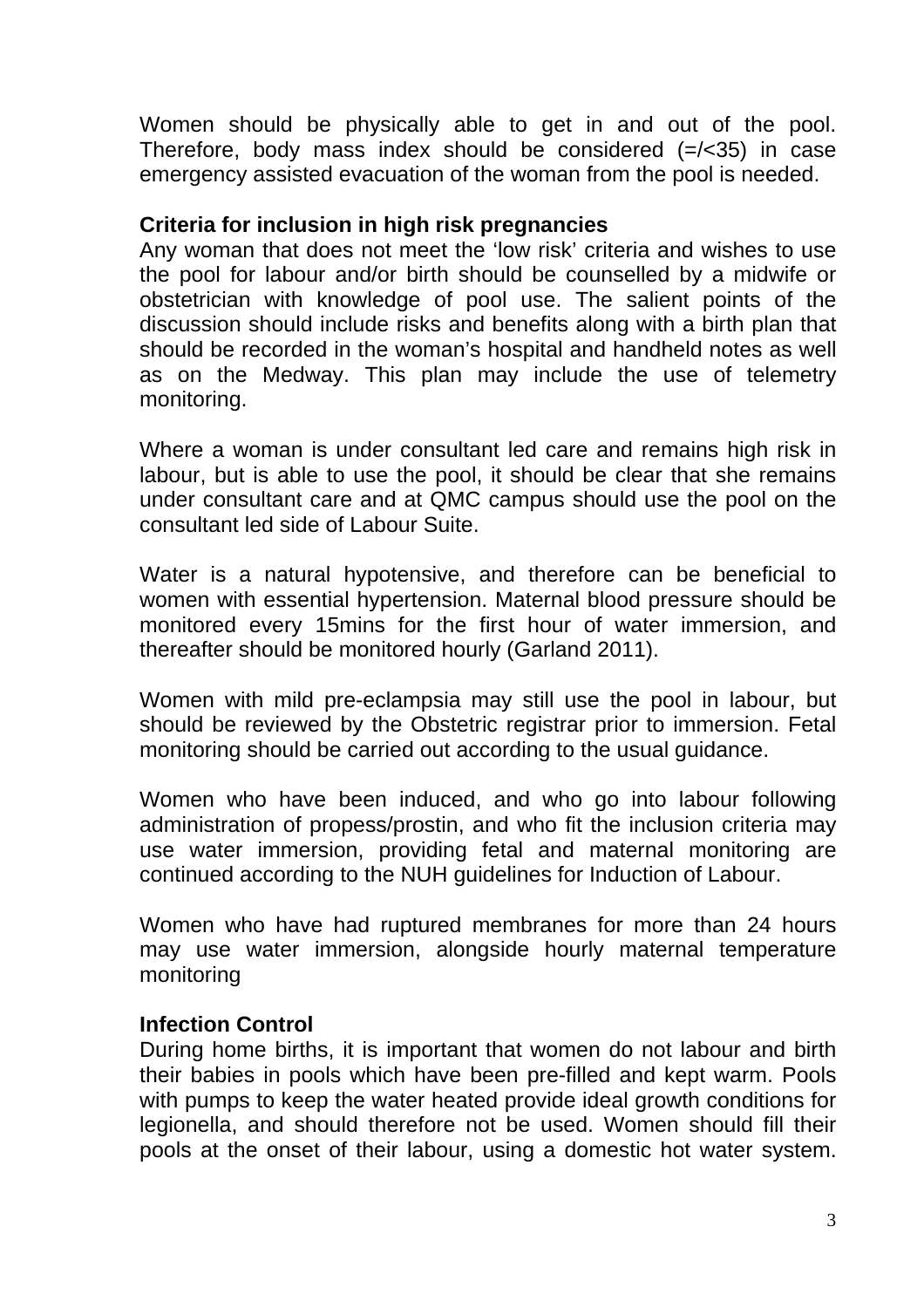Hired pools should only use the pump provided for emptying the water and not for recirculation (NHS England, 2014).

For cleaning of the birth pools, please refer to Appendix 1.

## **When to Get In to the Pool**

Women may use the pool during any phase of their labour. It is thought however, that water immersion may slow the frequency of contractions before labour is established. Therefore, if a woman's contractions diminish and labour progress is not evident, it may be helpful for her to exit the pool and walk around, eat and drink and stimulate effective contractions before re-entering the pool (Eriksson et al 1997). Consideration should be given to the birthing environment; ensuring the woman's labour is undisturbed, calm and ambient. If a woman intends to only use water for labour she may be encouraged to use an alternative coping strategy until labour is established. There no evidence to suggest that the use of water should be limited to a specific duration (Eriksson et al, 1997).

The chemical and hormonal effects of water immersion take effect after no less than twenty minutes of submersion and peak around ninety minutes. It is therefore suggested that a change of environment, such as getting out and walking be recommended after about two hours of initial immersion. This time can be used as an opportunity to encourage women to pass urine and evaluate uterine activity on dry land. Getting back in the water after thirty minutes will reactivate the chemical and hormonal process, including a sudden and often marked increase in natural oxytocin production (Harper, 2006).

## **Temperature of Pool, Room and Mother**

The water temperature should be comfortable for the mother and at a temperature to avoid hyper/hypothermia. In the first stage of labour, the recommended range of temperature is between 34 - 37°C. During the first stage of labour, the water temperature should be checked and recorded every hour in the intrapartum records and on the partogram.

In the second stage of labour, the water temperature should be 37 - 37.5 °C, the temperature should be checked every 15 minutes and recorded in the intrapartum records.

The room temperature should ideally be between 22-24°C.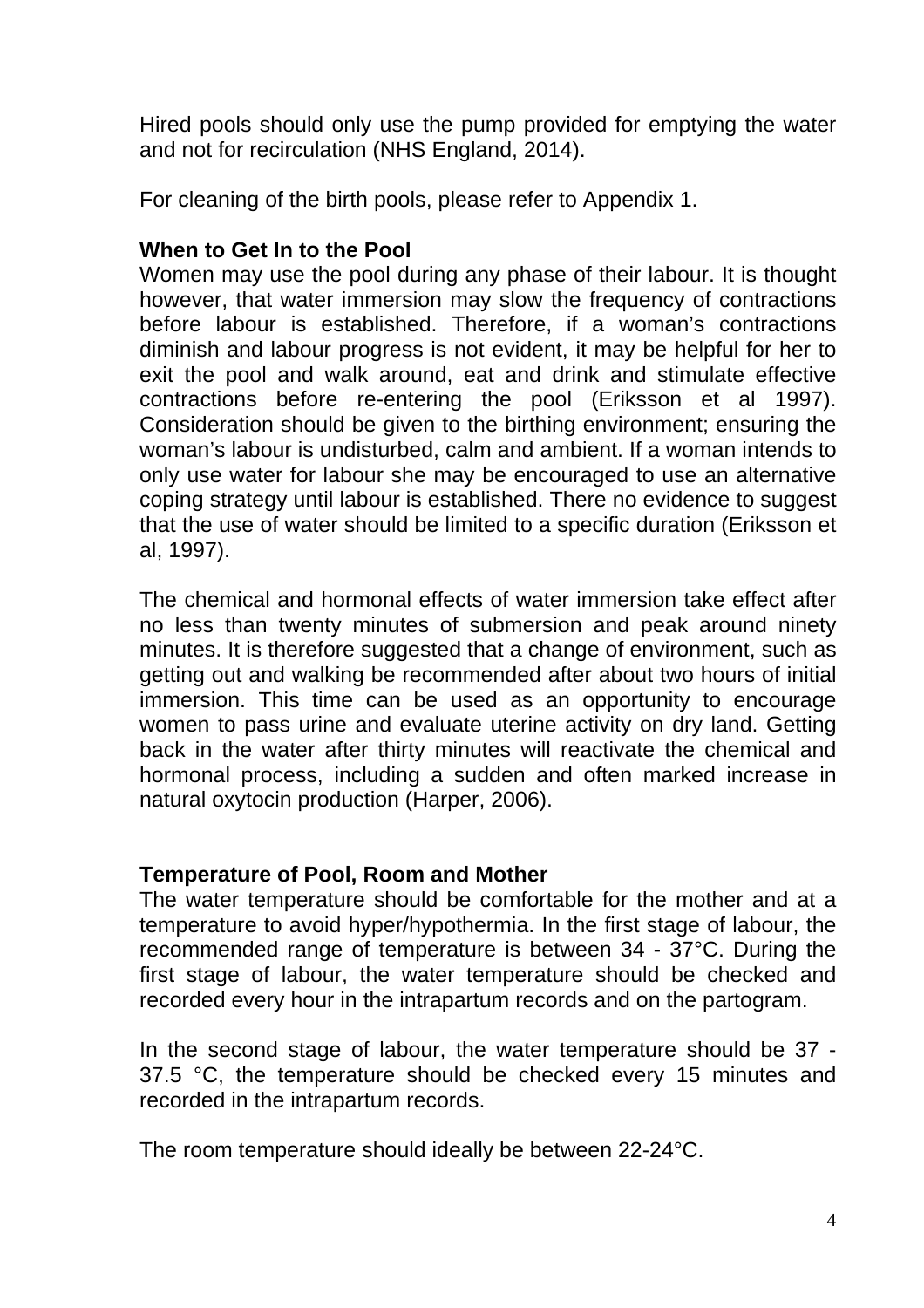Maternal temperature should be checked on entry to the pool to provide a baseline and then hourly during time spent in the water. This should also be recorded in the intrapartum records. A maternal temperature greater than 37.5°C that cannot be resolved with simple cooling measures should result in advice to discontinue use of the pool. Exposing a women's upper torso to the air, position change, drinks, and ventilating the room is the simplest and most effective way of adequately cooling.

#### **Eating and drinking in labour when using the pool**

Women should be encouraged to drink 500mls of isotonic cool fluids per hour whilst in the pool, light diet may be taken. Please refer to the Guidelines for Eating and Drinking in labour, before elective Caesarean section, and in the early postpartum period.

## **Additional Coping Strategies**

Aromatherapy, hypnobirth techniques, entonox and other strategies may be used whilst in the pool. NICE states that women should not enter the pool within two hours of opioid administration. Women using inhalation or other forms of analgesia that make them drowsy and should never be left alone in the pool. The midwife should only leave the woman alone in these circumstances if it is absolutely necessary.

## **Observations in the first and second stage of labour**

The depth of the water should be up to the mothers' breasts when she is in a sitting position. Intermittent auscultation should be undertaken by either a waterproof Doppler or Pinard stethoscope in line with the current intrapartum fetal monitoring guideline.

Observations by a midwife during the first and second stage of labour when a woman is in the birthing pool include all of those cited in the Guideline for the Management of the First Stage of Labour (including suspected delay),

In normally progressing labour, amniotomy should not be performed routinely (NICE, 2007), but if required may be performed under water.

Accurate records should be kept. In addition, times of entering and leaving the pool should be clearly documented, including the reason for leaving the pool, if appropriate. Please record clearly whether the baby was born under water.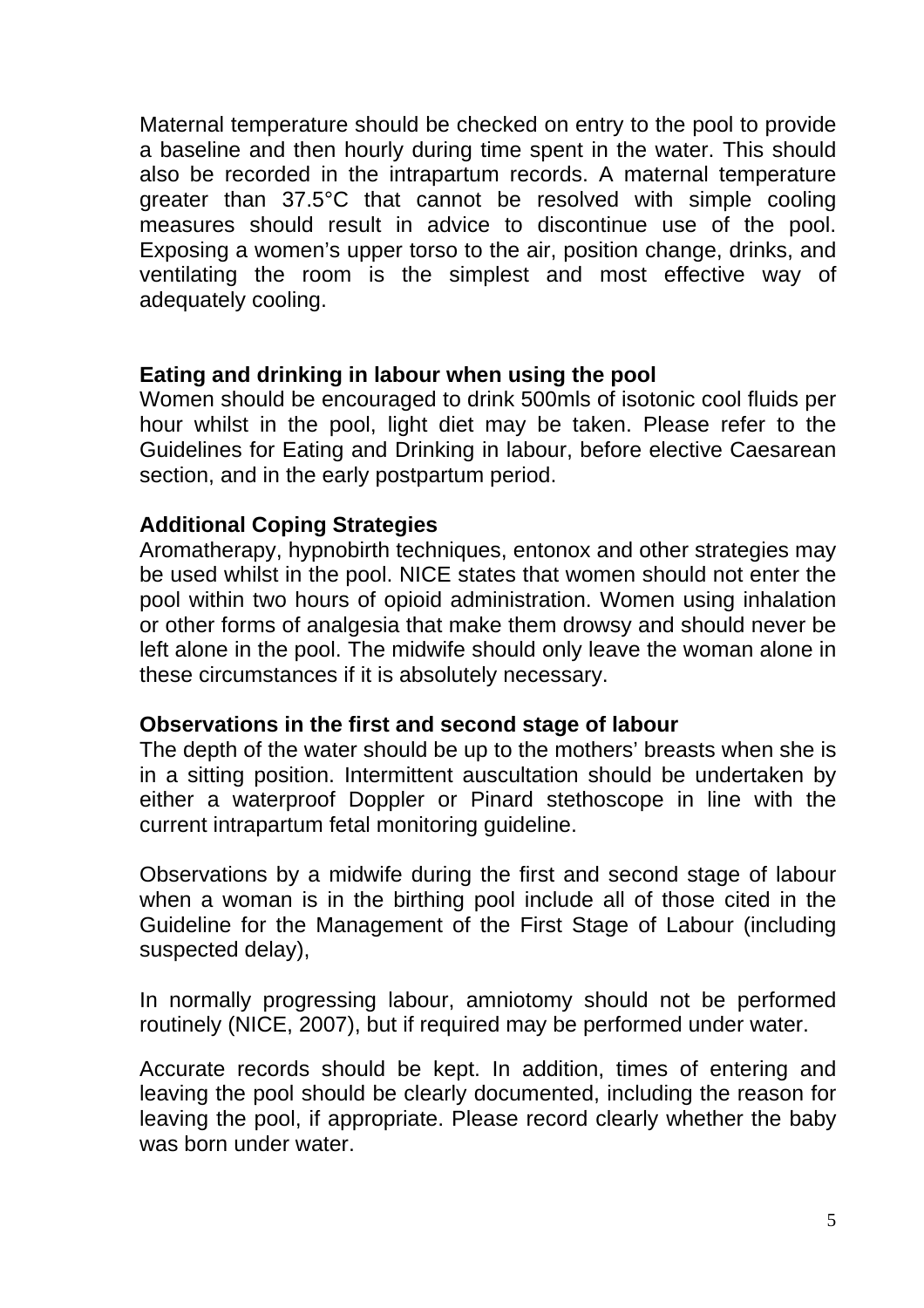Changing from intermittent auscultation to continuous electronic fetal monitoring in low-risk women should be advised in accordance with the current intrapartum fetal monitoring guideline:

During the 2<sup>nd</sup> stage, the midwife should practice 'hands off' and use verbal coaching to encourage calm fetal head descent. If the woman raises herself out of the water and exposes the fetal head to air, she should remain out of the water. This is to ensure that the newborn's breathing physiology is not stimulated prematurely causing the baby to gasp under water (Johnson, 1996)

## **Observations in the third stage include:**

- The woman's general physical condition, as shown by her colour, respiration and her own report of how she feels
- Vaginal blood loss

As vaginal blood loss is difficult to estimate accurately in water it is acceptable to quantify it as <500mls or >500mls

If physiological management of the third stage is requested this can be performed either in or out of the pool, depending upon maternal preference, and the clinical situation.

If active management is requested this must be performed as on dry land. The woman should be asked to leave the pool, or the pool should be emptied of water prior to commencing controlled cord traction. The oxytocic should preferably be administered within 10mins of birth. See Guideline For management Of Third Stage, Retained Placenta, and Acute Uterine Inversion.

## **Emergency situations**

In emergency situations the woman is helped out of the pool to a suitably prepared area of the room. If an evacuation net is required, the water level should be raised if possible to allow for easier evacuation. The net should be kept in the same room as the pool at all times.

Shoulder Dystocia:

- Time should be allowed for restitution, and gentle checking of the newborn chin exiting the perineum is acceptable.
- The woman should be encouraged to abduct her legs to widen the pelvic outlet.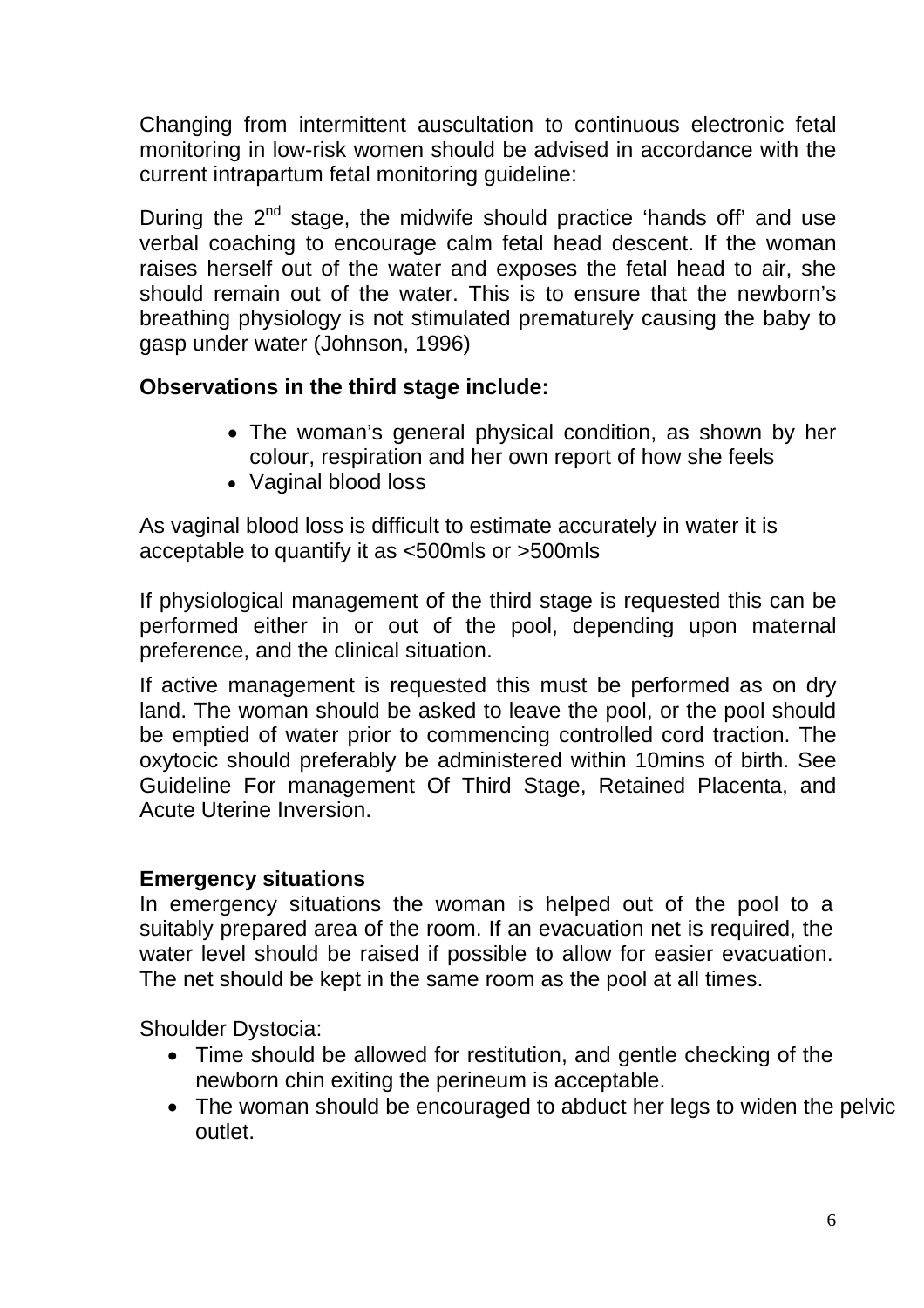• If there is any doubt, assist the woman to exit the pool immediately, encouraging her to step out herself, therefore encouraging restitution.

If in attendance of a home birth and an emergency situation arises, phone for an ambulance as soon as a deviation from normal has been identified. Enlist the help of the woman's birth partners if you are unable to do this yourself. There should be 2 midwives in attendance for a birth, ensure your  $2<sup>nd</sup>$  midwife is on route if they have not yet arrived. Inform the labour suite co-ordinator of your need to transfer in to hospital and why.

## **Suturing**

In the absence of heavy vaginal bleeding, good practice would be to encourage skin to skin and breastfeeding prior to suturing. It is preferable to leave suturing until 1 hour post water immersion (Garland, 2011).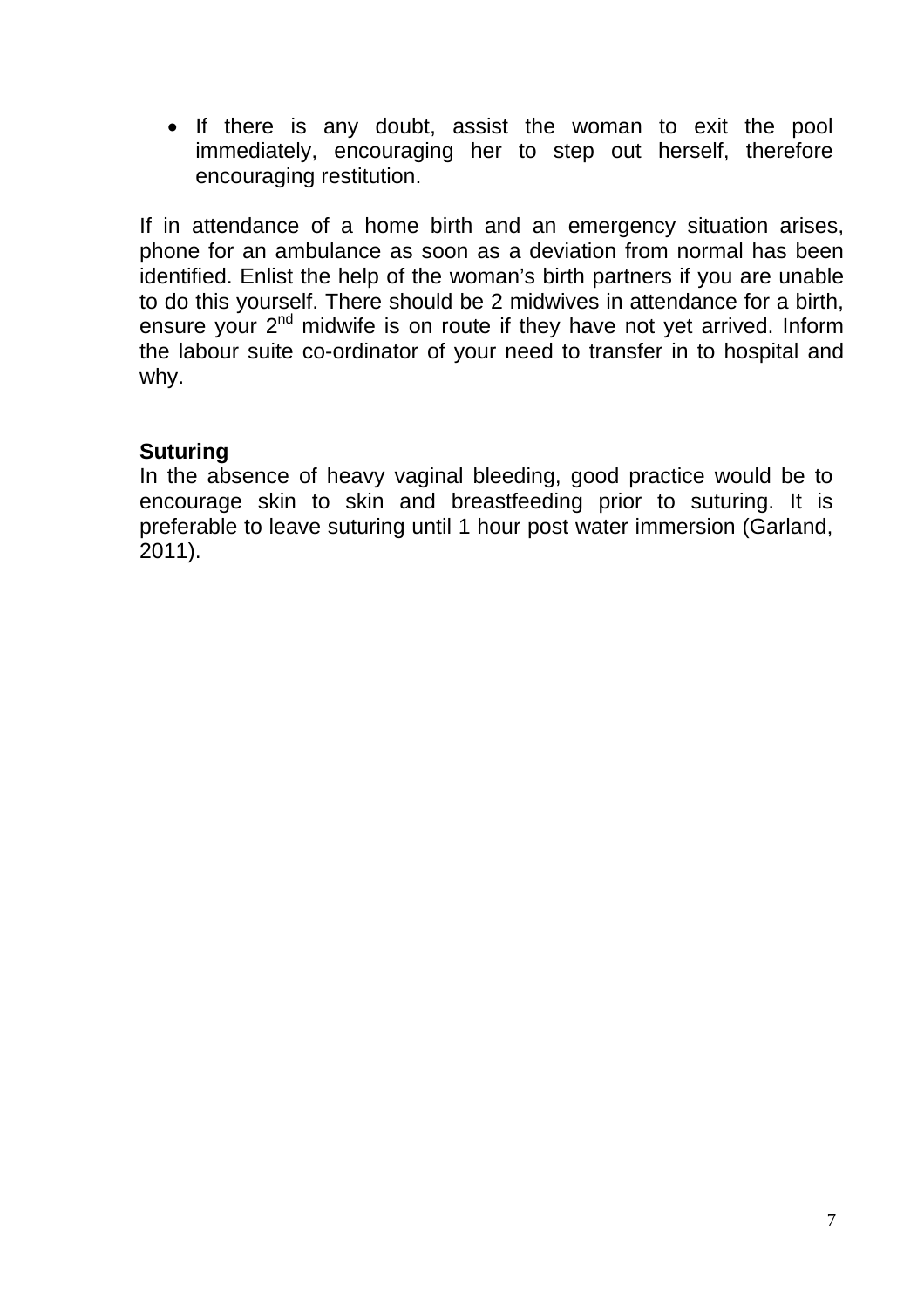# **Appendix 1**

## **Cleaning of the Labour Suite Birth Pools**

**Equipment** 

- Sanitizer or Chlor-Clean
- Appropriate colour coded cloths
- Bucket
- Gloves
- Disposable paper roll

Process

- Collect equipment.
- Put on rubber gloves.
- Prepare a solution of Chlor-Clean and cold water in a bucket, adhering to the following points:
	- o Use cold water.
	- o Always use the dilution bottle to ensure correct dilution rate.
	- o The solution must be changed after every use.
- Place caution signs in clearly visible places.
- Remove any debris from the plughole.
- Using a wrung out cloth in the Sanitizer or Chlor-Clean solution and rinsing the cloth in the solution frequently, wipe all surfaces including, splash backs, pipes and underneath of the outer surfaces of the pool.
- Pay particular attention to the base of the taps.
- Report any scale issues to a Cleaning Services Team Leader.
- Rinse the cloth in the Sanitizer or Chlor-Clean solution and thoroughly clean the interior of the pool.
- Thoroughly wash the interior of the pool with hot running water. Ensure all traces of the solution are removed.
- Using disposable paper rolls dry all surfaces of the pool and tap fittings. Wipe all spillages of water from the floor with disposable paper rolls.
- Return all equipment to cleaning cupboard for safe storage.

Health and Safety Points

- All accidents must be reported to the Labour Suite Coordinator at the earliest opportunity.
- An incident report should be completed for all accidents however slight.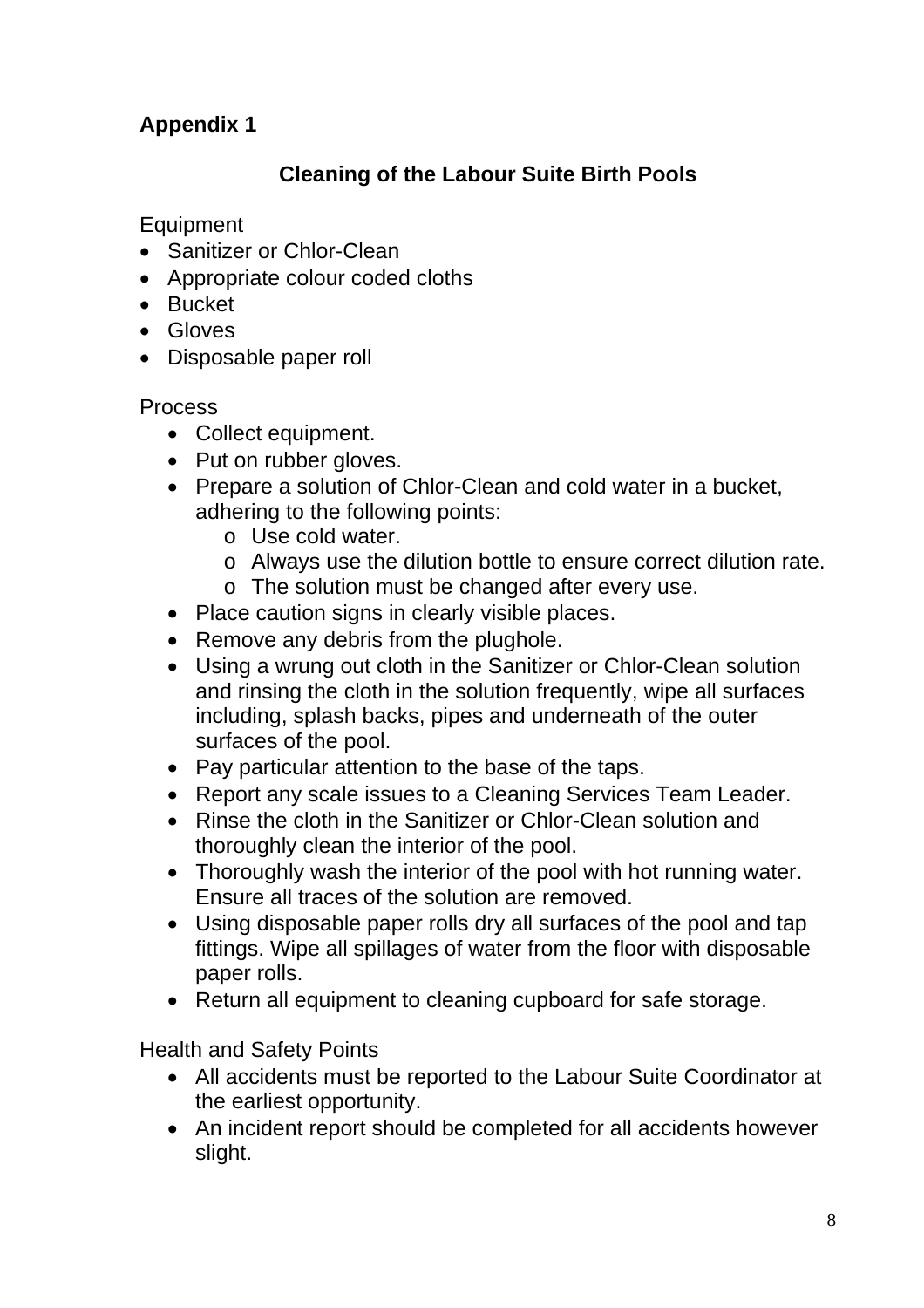## **References**

- 1. Al-Hadi M, Geary M, Byrne P, McKenna P (2001) Shoulder dystocia: risk factors and maternal and perinatal outcome. *J Obstet Gynaecol*  **21**(4): 352–4
- 2. Alderdice, R; Renfrew, M; & Marchant, S (1995) Labour and birth in water in England and Wales: Survey report.
- 3. Andreasen KR, Andersen ML, Schantz AL (2004) Obesity and pregnancy. *Acta Obstet Gynecol Scand* **83**(11): 1022–9
- 4. Balaskas J (2004) *The Water Birth Book*. Thorsons, London
- *5.* Benko A (2009) Waterbirth: Is it a real choice? *Midwifery Matters*. Autumn Issue **122**: 9–12
- 6. Bodner, K (2003) Effects of water birth on maternal and neonatal outcomes Departments of Gynaecology and Obstetrics, Hospital Rudolfstiftung, Vienna, Austria. Wiener klinische Wochenschrift (Impact Factor: 0.81). 06/2002; 114(10-11):391-5. Source: PubMed
- 7. Burns & Kitzinger (2005) Midwifery Guidelines for the use of water in labour. Oxford Brookes University, Oxford
- 8. Campbell G (2004) Critical incident analysis of water immersion. *BJM*  **12**(1): 7–11
- 9. Cluett ER, Nikodem VC, McCandlish RE, Burns EE. Immersion in water in pregnancy, labour and birth. Cochrane Database Systematic Review. 2004;(2):CD000111.
- 10. Eriksson M, Mattson L-A, Ladfors L (1997) Early or late bath during the first stage of labour: a randomised study of 200 women. *Midwifery* **13**(3): 146-8
- 11. Garland D (2000) Waterbirth an attitude to care. Books for Midwives, delivery of the placenta in the water
- 12. Gilbert RE & Tookey PA (1999) Perinatal mortality and morbidity among babies delivered in water: Surveillance study and postal survey. British Medical Journal, 319(7208) p483-487.